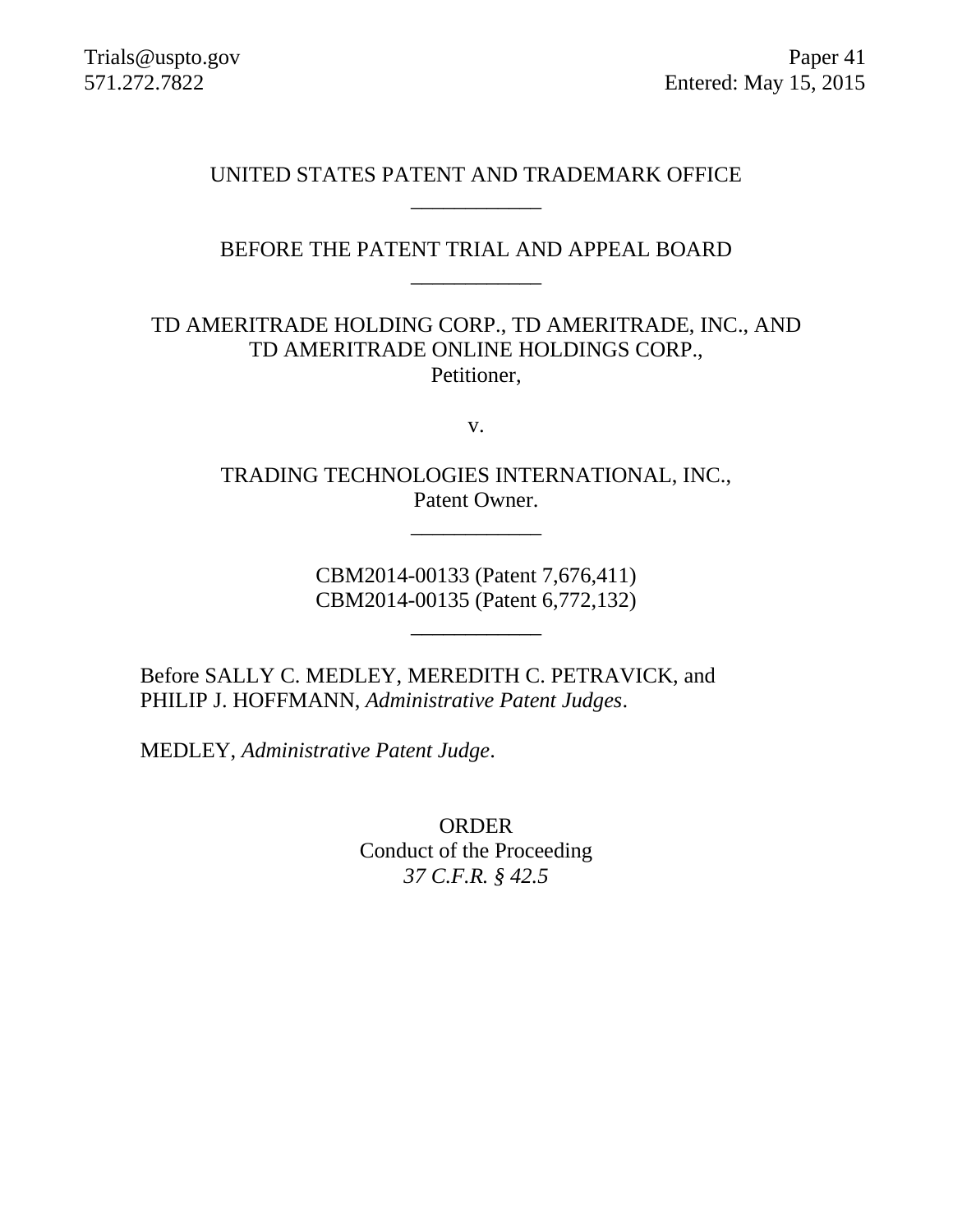## CBM2014-00133 (Patent 7,676,411) CBM2014-00135 (Patent 6,772,132)

On May 11, 2015, a conference call was held between counsel for the respective parties and Judges Medley, Petravick, and Hoffmann. Patent Owner requested the call to discuss expunging Exhibit 2011 from the record.

Exhibit 2011 is described as "Volume 4-A Trial Transcript of the Proceedings Before The Honorable James B. Moran and a Jury, *Trading Technologies International, Inc. v. eSpeed, Inc.*, Case No. 1:04-CV-05312 (N.D. Ill. Sept. 17, 2007)." Paper 34 at  $2-3$  ("Trial Transcript").<sup>1</sup> Included in the Trial Transcript is the testimony of Mr. Harris Brumfield. In the Patent Owner Response, Exhibit 2011 is cited with respect to certain portions of Mr. Brumfield's testimony. *See, e.g.*, PO Resp. 6, 16, and 17.

During the conference call, Patent Owner explained that because the Patent Owner Response relies on Mr. Brumfield's testimony (Ex. 2011) sparingly, and the testimony is not necessary to the proceedings, Patent Owner seeks to have Exhibit 2011 expunged from the record. Patent Owner further explained that as a result of expunging the exhibit from the record, there would be no occasion for the cross examination of Mr. Brumfield, saving both sides the expense of a deposition.

Petitioner explained that it does not object to Exhibit 2011 being expunged from the record, provided that Patent Owner file a corrected Patent Owner Response to remove not only citations to Exhibit 2011, but also text and statements surrounding the citations. Petitioner explained that it would be prejudiced if the statements are left in the Patent Owner Response, even if Exhibit 2011 is expunged from the record, because it would not be authorized to cross examine Mr. Brumfield regarding the statements that would remain in the Patent Owner Response.

 $\overline{a}$ 

 $<sup>1</sup>$  Citations are to CBM2014-00133.</sup>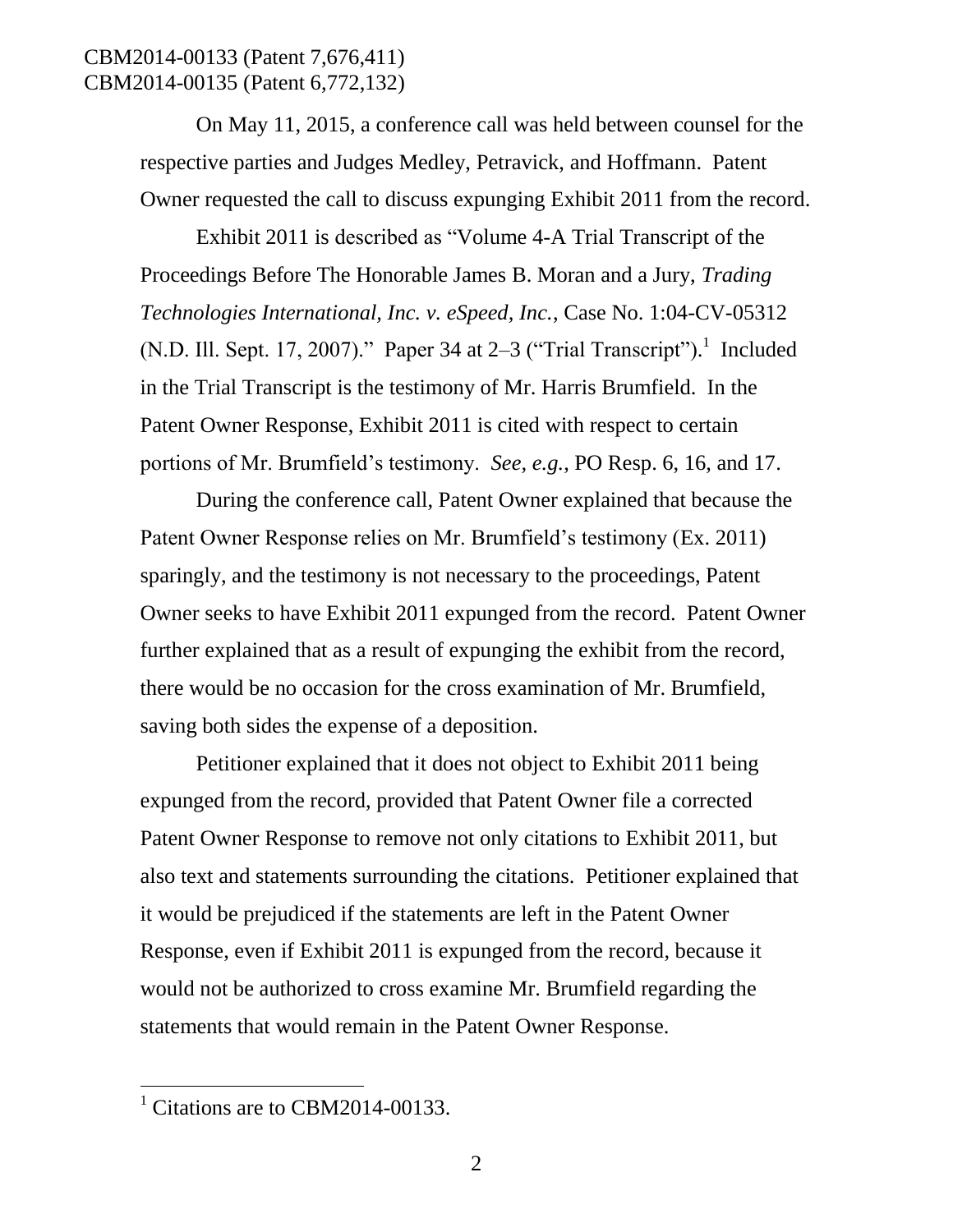### CBM2014-00133 (Patent 7,676,411) CBM2014-00135 (Patent 6,772,132)

During the call, we discussed the difficulties of having Patent Owner file a corrected Patent Owner Response. These proceedings are contentious and there is not a likelihood that the parties will agree on what should or should not remain in a corrected Patent Owner Response. We are of the opinion that ordering the Patent Owner to file a corrected Patent Owner Response, based on the record of these proceedings, would impede the just, speedy, and inexpensive resolution of these proceedings. 37 C.F.R. § 42.1(b). Moreover, we are not persuaded that Petitioner will be prejudiced if Exhibit 2011 is expunged, but the original Patent Owner Response remains of record. As we explained during the call, the remaining statements without the supporting document (Ex. 2011) would be based on attorney argument and would be given little or no weight. Argument of counsel cannot take the place of evidence lacking in the record. *Meitzner v. Mindick*, 549 F.2d 775, 782 (CCPA 1977). As such, there would be no sufficient reason for Petitioner to cross examine Mr. Brumfield. His testimony no longer would be of record and the statements about what he did or did not do made in the Patent Owner Response would be based on attorney argument, and given little to no weight.

Accordingly, we grant Patent Owner's request to expunge Exhibit 2011 and deny Petitioner's request for us to order Patent Owner to file a corrected Patent Owner Response. 37 C.F.R. § 42.1(b).

*Order*

It is

ORDERED that Exhibit 2011 be expunged from the record.